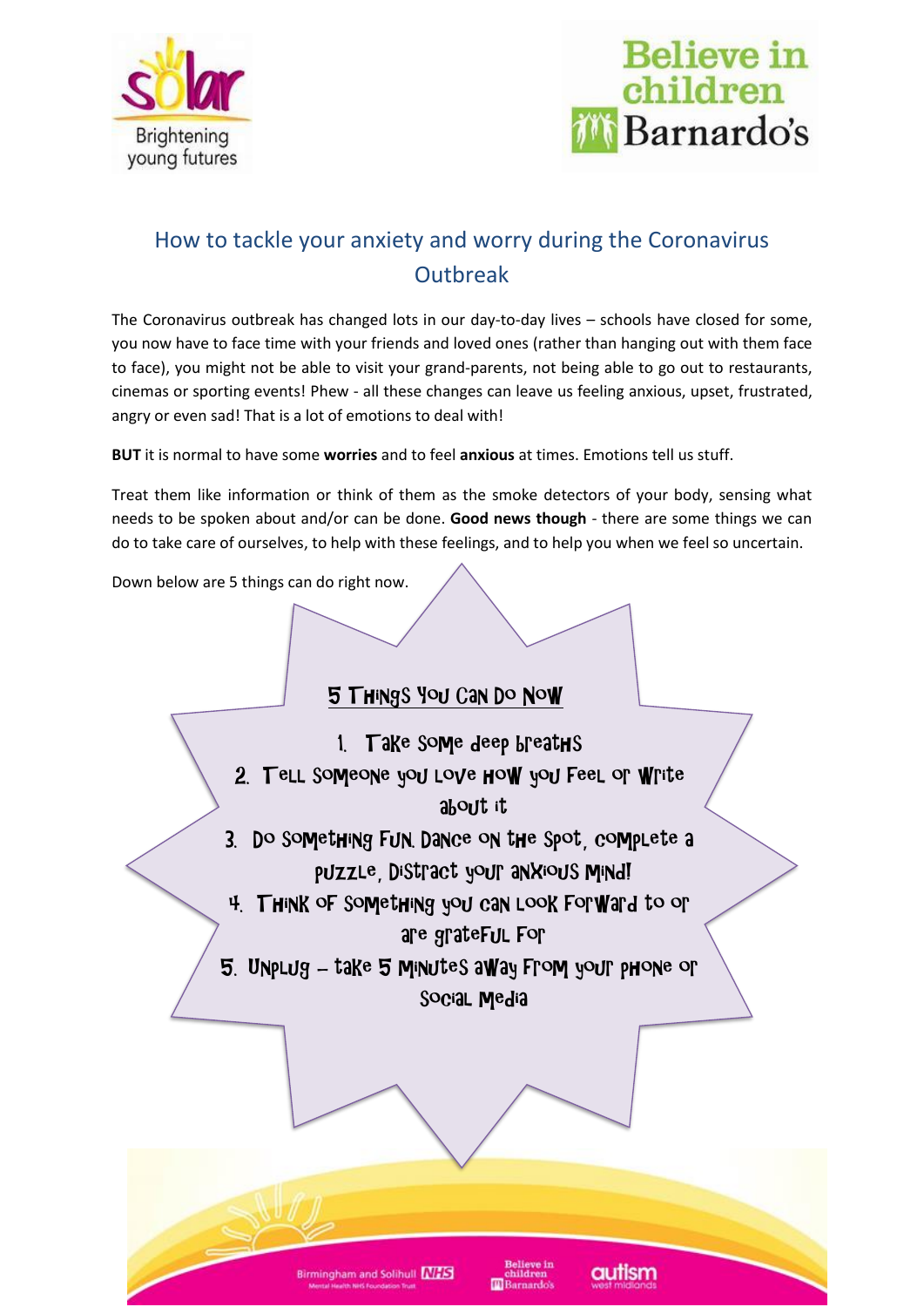



## Myth Busting!

You might hear lots of information from different sources about Coronavirus, especially on social media. Try and stick to information from the NHS and the BBC. Please don't confuse yourself. Here are some of the facts based on myths we have heard and these websites:

- $\checkmark$  There is no evidence you can catch coronavirus off your pets.
- $\checkmark$  Cold weather does not kill it.
- $\checkmark$  Taking a hot bath does not prevent you getting coronavirus.
- $\checkmark$  People of all ages can be infected.
- $\checkmark$  There is currently no medicine to prevent or treat coronavirus.

Check out some more here: [https://www.who.int/emergencies/diseases/novel-coronavirus-2019/advice-for](https://www.who.int/emergencies/diseases/novel-coronavirus-2019/advice-for-public/myth-busters)[public/myth-busters](https://www.who.int/emergencies/diseases/novel-coronavirus-2019/advice-for-public/myth-busters)

Social media is great, but sometimes you need a break – especially now. Come away from social media when you feel anxious, stop looking for more answers, distract your brain, and keep telling yourself the facts!

# Fight or Flight

example: our heart beats faster, we feel hot **information information information** you feel uncertain. When we feel anxious, changes start to happen in our body to try and keep us safe. For and sweaty, our muscles tense and our stomach churns. These feelings can be unpleasant, but they are safe and do not mean that you are unwell.

Check out this YouTube video:, it explains it really well[: https://youtu.be/jEHwB1PG\\_-Q](https://youtu.be/jEHwB1PG_-Q)

Or to understand more about the physical symptoms of anxiety, click on this link <https://www.getselfhelp.co.uk/adrenaline.htm>

# How to Cope Day to Day

- $\checkmark$  Create a new routine or keep to your daily routine where you can. This will help you, especially when you feel uncertain.
- $\checkmark$  Distract yourself and keep busy.
- $\checkmark$  Keep active, move your body from time to time. <https://youtu.be/fAUckPMJKSY> - check out Joe Wickes.
- $\checkmark$  Reach out to family and friends on the phone or online. Organise games online with them, do fun things together.
- $\checkmark$  Try to reduce time on social media or watching the news. It might **increase** your stress.
- $\checkmark$  Talk about your worries it is normal to have them.
- $\checkmark$  Ask questions, get answers.
- $\checkmark$  Practice mindfulness download apps such as Headspace or Stop, Breathe, Think or YouTube guided meditations such as

[https://www.youtube.com/watch?v=MIr3RsUWrdo](https://www.youtube.com/watch?v=MIr3RsUWrdo&t=215s) [&t=215s](https://www.youtube.com/watch?v=MIr3RsUWrdo&t=215s)

- $\checkmark$  Take time to relax every day or have some fun  $\circledcirc$
- Do things that are fun
- ✓ Don't give yourself a hard time –these are difficult circumstances

**Birmingham and Solihull NHS** 

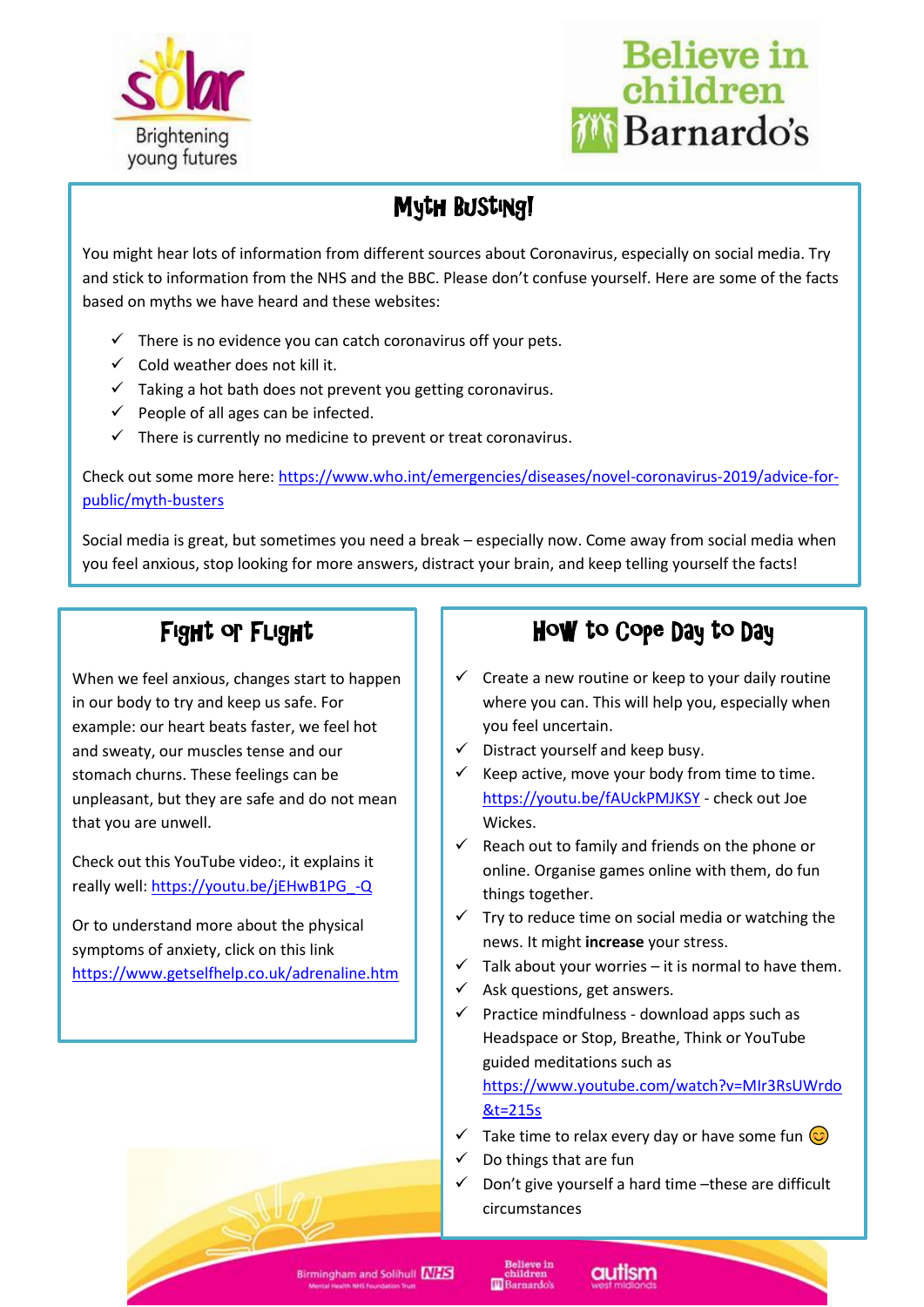



## Circle of Control

There might feel like there are loads of things you cannot control at the moment; it might leave you feeling anxious and worried.

Worrying about things we cannot control does not make them go away! Sometimes it can make them worse. Talk about your worries, focus on what you CAN CONTROL and then try to let go of the things you cannot.

Drawing them out like this might help. Everyone list will be different.

Draw yours.